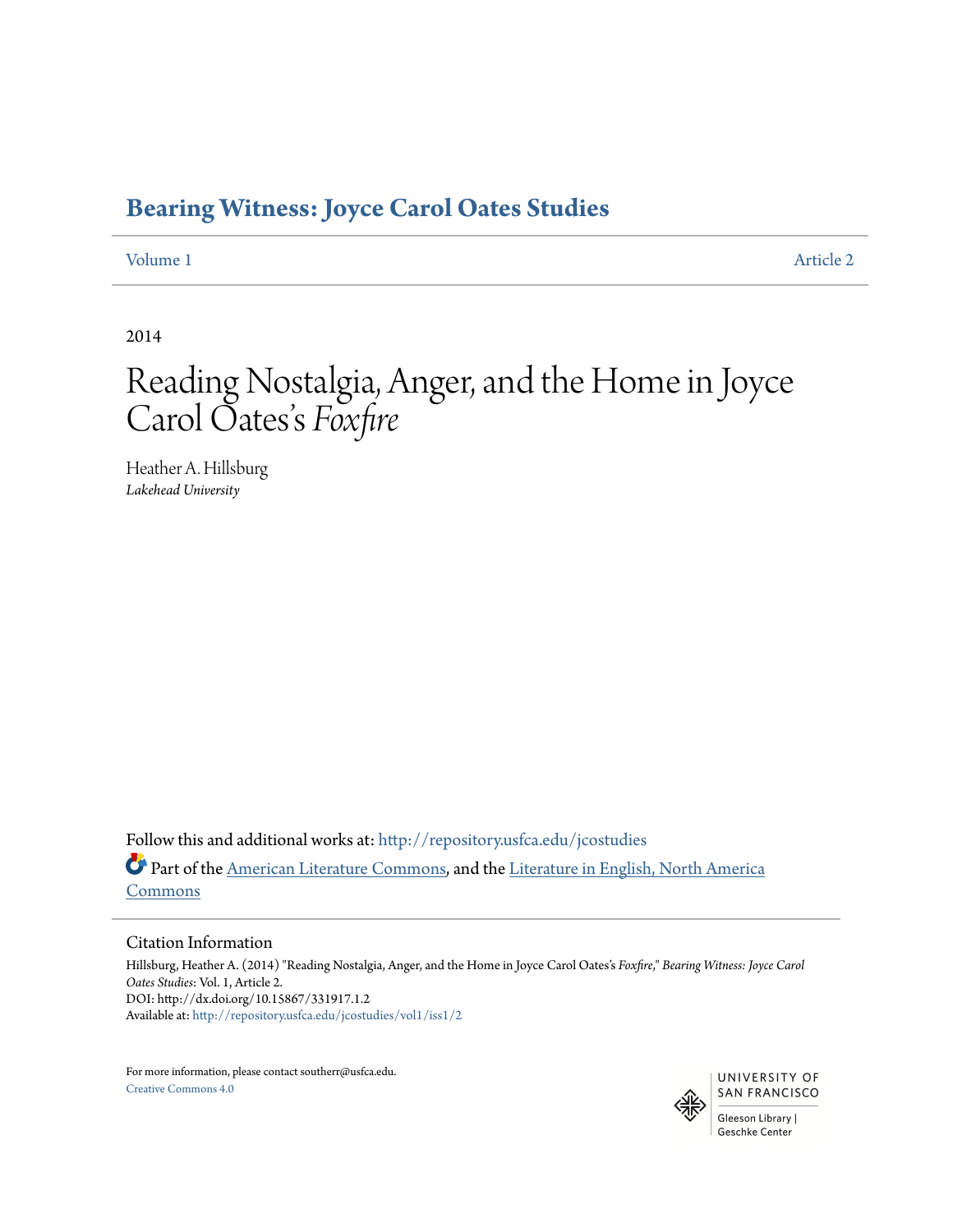# Reading Nostalgia, Anger, and the Home in Joyce Carol Oates's *Foxfire*

Heather A. Hillsburg *Lakehead University*

 $\longrightarrow$ 

The relationship between gender-based violence, memory, and the home are prominent themes in Joyce Carol Oates's 1993 novel *Foxfire: Confessions of a Girl Gang.* Set in upstate New York during the 1950s, Oates's novel follows a group of adolescent girls who band together under the leadership of Legs Sadovsky to form the girl gang FOXFIRE.<sup>1</sup> The gang serves multiple functions for its members: it allows the girls to protect one another from violence, to enact vengeance upon the men who do them harm, and ultimately, to escape their violent homes. To this end, the gang members purchase a run-down old house in the outskirts of Hammond, New York, to live as an all-women's commune, and they commit theft to pay for their daily needs. As the group increases in numbers, tensions grow among the members, and FOXFIRE ultimately disbands following a failed kidnapping. Maddy Wirtz functions as the novel's narrator and the gang's official memory keeper, and the narrative trajectory is comprised of Maddy's notes, old journal entries, newspaper excerpts, and recollections of her youth, which she narrates from her perception as an adult, giving voice to FOXFIRE's history.

*Foxfire*'s narrative pattern is characterized by reflective nostalgia, which Svetlana Boym defines as a process that sets out to interrogate the notion of truth rather than re-create an accurate version of the past (xviii). Although the home figures prominently in reflective nostalgia, Boym explains that this "home is in ruins, or, on the contrary, has just been renovated and gentrified beyond recognition" (50). While feminist theorists have long been critical of nostalgia (Greene 1991; Martin and Mohanty 1986; McDermott 2002), more recent theorizations of reflective nostalgia are tremendously useful for feminist projects. For example, reflective nostalgia allows Maddy to move between time, place, and

<sup>&</sup>lt;sup>1</sup> I use capitalizations as Oates does in her novel. Following Oates, *Foxfire* denotes the title of the text, whereas FOXFIRE signals the name of the girl gang.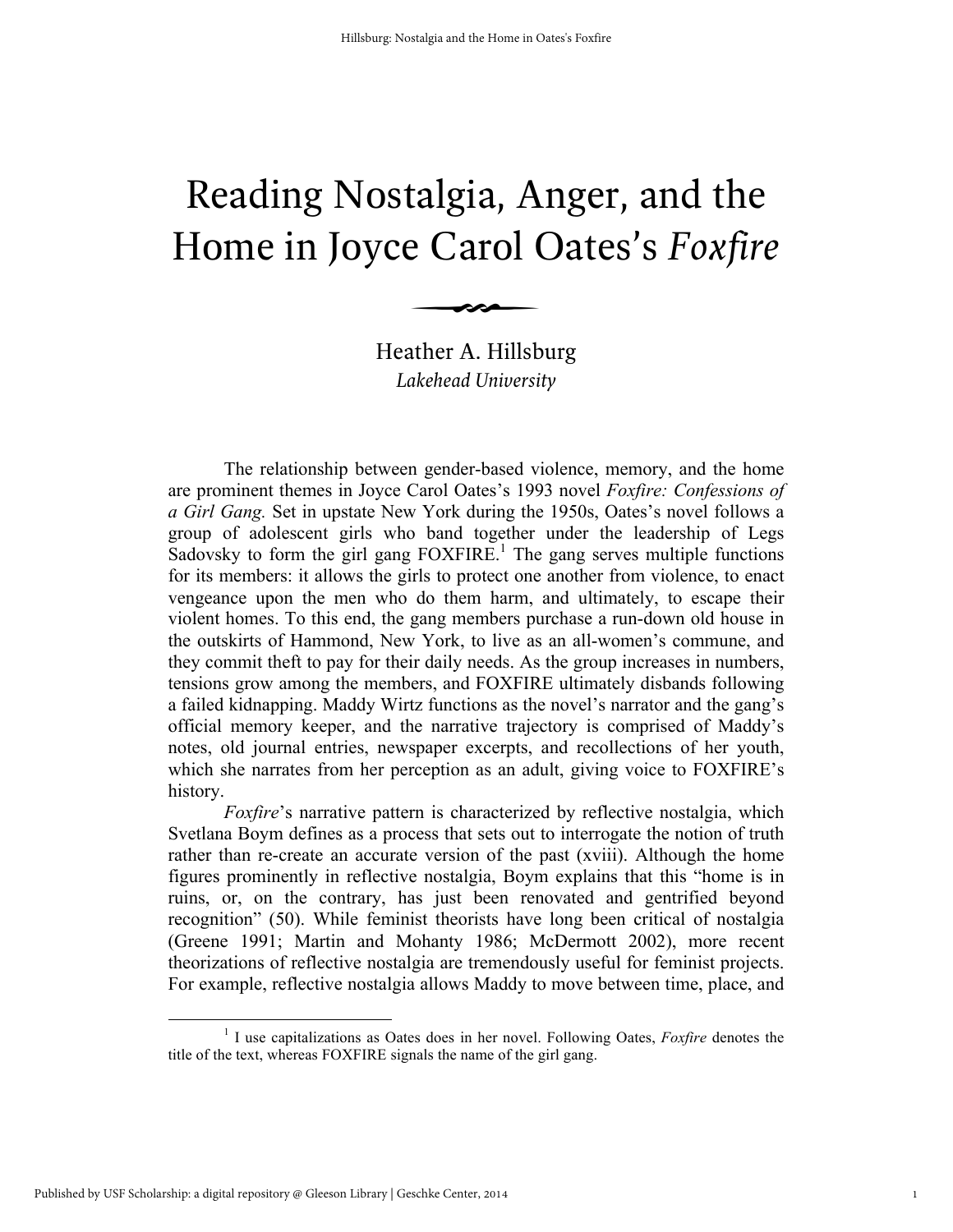perspectives over the course of the narrative. Through reflective nostalgia, Maddy also unearths forgotten events and details from FOXFIRE's past, connects these to Legs's anger, and interrogates dominant notions of the home that largely exclude the girl gang's lived experiences. Within the parameters of this paper, I am particularly interested in the ways that the dialogue between the past and present that characterizes reflective nostalgia interrupts the notion that we can produce an authentic or true record of the past. Rather, reflective nostalgia foregrounds the reality that our recollections of the past and written histories are necessarily fragmented, rife with omissions, and fraught by contradictions (Su 3). Rather than deny their presence, we can read contradictions and omissions as acts of agency. Reflective nostalgia allows a person to decide how to remember, what to omit, and how to deploy these memories (Su 4). In this sense, nostalgia is empowering, as it allows subjugated groups to write themselves into histories from which they are largely excluded. Reflective nostalgia is a means through which marginalized groups can designate specific events as politically important and as worth remembering (Wilson 47), and to exclude other stories.

This paper draws upon the scholarly discussions of nostalgia that I have briefly mapped above to explore the intersections of memory, home, violence, and anger within *Foxfire*. I contend that because nostalgia centers on the home and/or the domestic realm it is ideally suited to foreground the untenable nature of idyllic or hegemonic constructions thereof. Drawing links between reflective nostalgia, the home, anger, and domestic abuse is particularly important within in an American cultural climate where "the home is actually a more dangerous place for American women than the city streets" (Antonia Novello qtd. in Coontz 3). My analysis will pay special attention to the nostalgic elements that characterize Maddy's multifaceted narrative, which moves between the past and the present to explicitly link forgotten or hidden memories and events to the home. Rather than recall the home (in this case, the girls' individual homes before they form FOXFIRE HOMESTEAD) as a utopic place of belonging, Maddy's nostalgic chronology moves between past and present in order to link abuse to various iterations of the home, to foreground the egregious violence the girls suffer, to link anger to the domestic realm, and ultimately, to write the members of FOXFIRE back into dominant narratives that largely exclude their lived experiences.

### *Foxfire* **and Nostalgia**

Svetlana Boym is at the forefront of renewed scholarly interest in nostalgia, and outlines restorative and reflective nostalgia as two loose trends within ways of looking at the past. Restorative nostalgia figures as a longing for a linear past grounded in hegemonic gender roles and untenable notions of home. Janice Doane and Devon Hodges argue that within American culture and politics,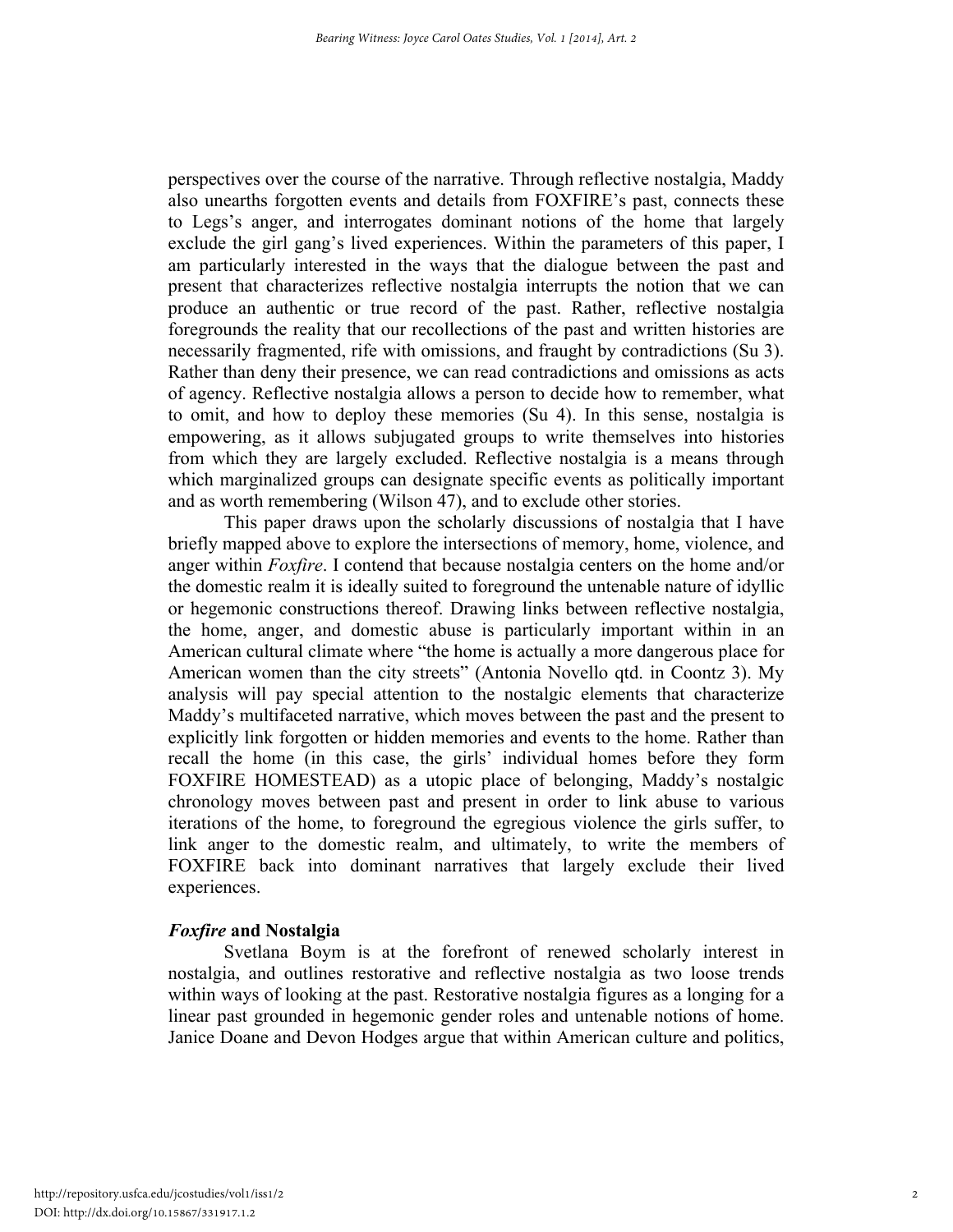dominant conceptions of nostalgia signal a desire for a past that "authenticates women's traditional place" where "men were men, women were women, and reality was real" (qtd. in Greene 296). In contrast, reflective nostalgia points towards a "homesickness for a lost past" (Pickering and Keightley 922), but is mindful that this past might not have existed from the outset. Reflective nostalgia thus spans beyond a mere longing for simplicity, and points towards feelings of displacement in relation to a person, place, thing, or set of circumstances (Boym xiii). Reflective nostalgia is often symptomatic of an individual's dissatisfaction with her current state. Pickering and Keightley explain that nostalgia is not "living in the past," but rather, "can function as a dialogue between the past and the present" (923). This dialogue blurs the lines between the real and the imagined, problematizing claims to truth, authenticity, and interrupting the notion that we can write the past "as it happened." Reflective nostalgia is fruitful for a number of reasons. In Boym's words: "this typology of nostalgia allows us to distinguish between national memory that is based on a single plot of national identity, and social memory, which consists of collective frameworks that mark but do not define the individual memory" (xviii). My use of nostalgia in this paper follows Boym's theorization, and when I use the term nostalgia, I understand it as what Boym would term reflective nostalgia.

This iteration of nostalgia is particularly relevant to my discussion as *Foxfire*'s narrative pattern and thematic content adhere to many of the hallmarks of reflective nostalgia. As the story unfolds, Maddy uses reflective nostalgia to move between past and present to interrogate dominant narratives surrounding FOXFIRE's collective anger, to subvert widely held ideas about the gang, and to underscore her claim that "you must labor to invent History" (Oates 44), as truth is "not always recalled accurately" (196). For example, *Foxfire* begins as Maddy, now an adult, sifts through old journals, newspaper articles, notes, and memories in order to commit her FOXFIRE CHRONOLOGY to paper. As she writes, Maddy repeatedly contrasts her perspective as an adolescent with her perspective as an adult, creating a dialectic that functions as her "double-voiced narration," which allows her "to present events through the eyes of the adolescent girls and her own younger self, and only then to pull back and present her mature perspective" (Cologne-Brookes 184). This shifting between past and present is possible through reflective nostalgia, which rebels against the modern notion of a linear timeline and unyielding progress. More specifically, reflective nostalgia oscillates between the past and the present to construct a complex narrative, in order to seek out forgotten details rather than construct a grand narrative of the past (Boym xviii). This dialectic allows Maddy to put the past in conversation with the present (Daly 15), and rather than organize her recollections into a linear narrative of fond memories linked to the home, Maddy's dialectic brings unpleasant details to the forefront, giving voice to "the things you don't want to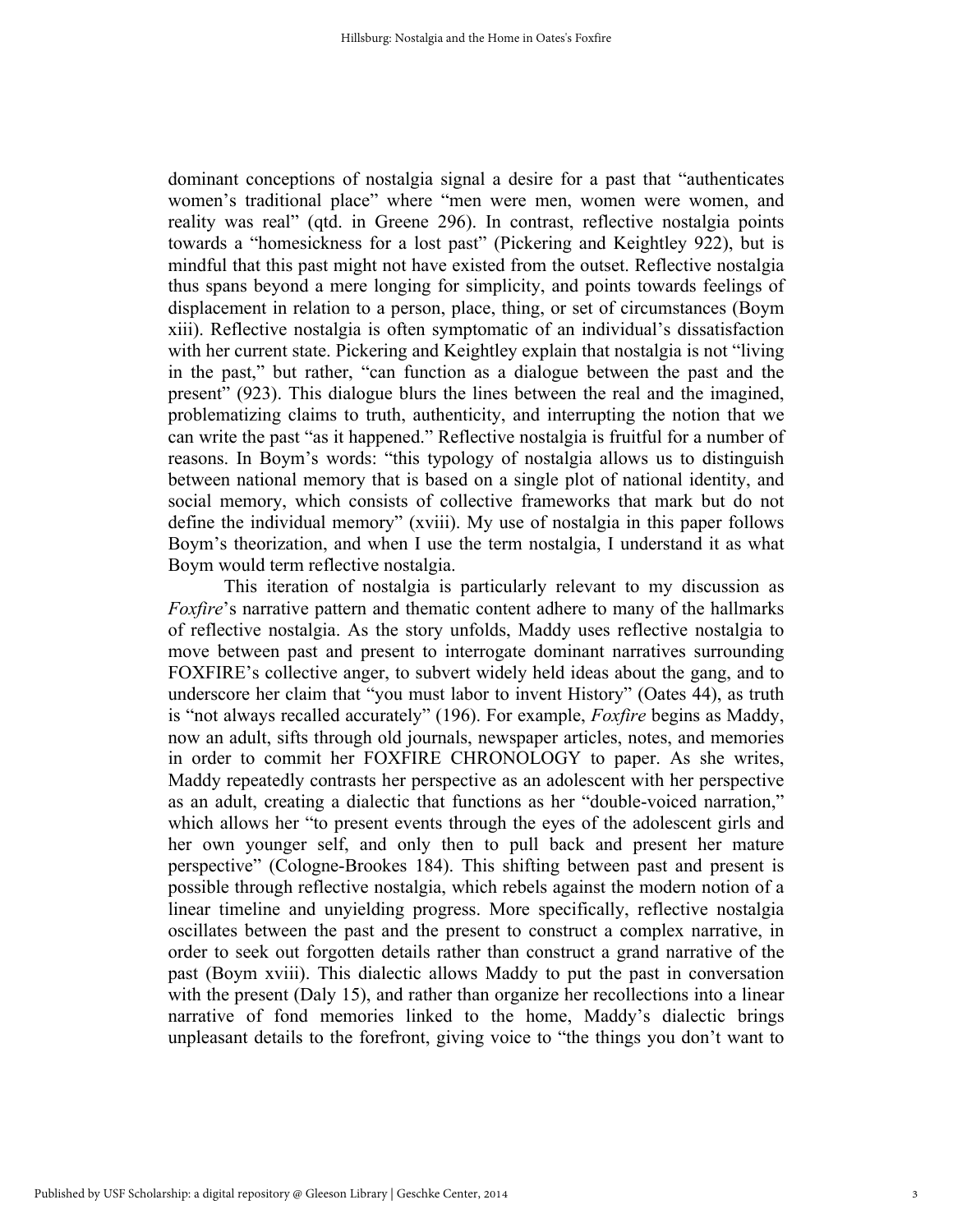think about if you're female" (Oates 101). By committing these events to paper, and by contrasting dominant accounts of the past with FOXFIRE's perspective, Maddy revisits the past and writes FOXFIRE back into narratives from which the girls have long been excluded.

The vignette entitled "the strange episode of the DWARF-WOMAN" (Oates 195) is a striking and gruesome example of this process. Before narrating this sequence of events, Maddy warns her reader "it is an ugly nasty episode of utter mystery to me (why Legs got so involved, whether in fact she *did* get so involved as she claimed), I'd forgotten completely about it except looking through the notebook I suddenly remembered" (195). Here, Maddy undermines her own credibility as FOXFIRE's official scribe by suggesting that this episode might never have occurred, or that Legs might have exaggerated this story. Maddy thus invites her reader to consider whether "language can be trusted" (195), reminding her audience that hers is but one out of many possible narratives, and her chronology, like dominant notions of history and truth, must always be interrogated.

In this vignette, Legs comes across a ramshackle house outside of the city where a group of men hold a mentally and physically disabled woman captive. The woman wears a dog collar around her neck, which is attached to a wire stretching the length of the property so that she can move about the yard, but cannot leave. The woman introduces herself to Legs as Yetta, they chat briefly, and Legs wonders how the woman came to live under such horrific conditions (198). Later that week, Legs and Goldie return to the house, peer through the window, and witness

> a sight they wished afterward they'd never seen . . . a four-poster bed, and the dwarf-woman is lying on it naked, spread-eagle . . . her wrists and ankles tied to the bed's four posters so her deformed body is completely exposed and completely open . . . and one by one men come into the room. And shut the door behind them (200).

Legs and Goldie watch through the window as three different men rape Yetta. Legs flies into a rage, demands that the men let Yetta go, and the men retort that she is happy living where she does (201). Legs sneaks back to the home the next night, finds cans of kerosene in the shed, douses the house in the flammable liquid, and sets the house ablaze with the men asleep inside (202-3).

While it is ambiguous whether Yetta or her abusers are able to escape the flames (or if Legs set the house on fire at all), it is clear that Legs's anger, and her corresponding desire to enact vengeance upon the men, leads her to commit shocking violence that traumatizes Maddy, even though Maddy did not witness it first-hand. Maddy commits these events to paper, and the graphic details she gives of Yetta's rape and confinement ensure that Yetta's story (or one possible version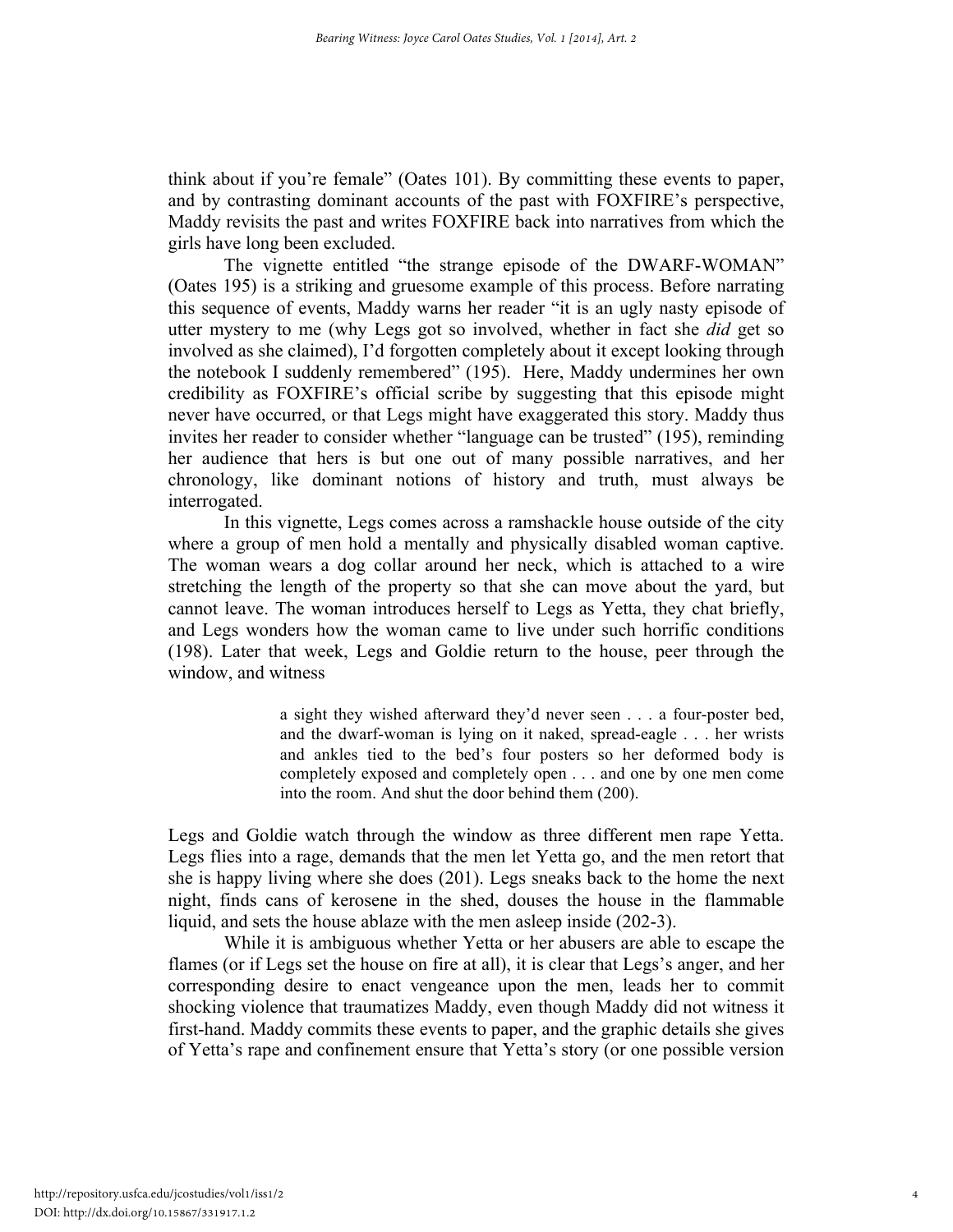of this story) is told. Here, Maddy contrasts the dominant narrative about Yetta, which reinforces ongoing rape myths (specifically, that Yetta enjoys being raped and confined) with her revision of these events. While she writes Legs and Yetta back into a story from which they had previously been erased by the logic that women invite and enjoy sexual abuse, this juxtaposition also suggests that the reader must question the veracity of this written account. We can also read Yetta's home as an extreme variation of the abuse all of the gang members endure in the domestic realm, and we can understand her mental and physical impairments as metaphorical representations of the devastating impact of this violence. Ultimately, these acts of writing and remembering are politically significant processes, as Susan Watkins explains "to make a traumatic event into a narrative is to turn the unspeakable spoken. This, in turn, helps the victim go beyond the dis-ease of individual suffering and become part of history" (105).

Oates's text is also characterized by reflective nostalgia though its interrogation of taken-for-granted notions such as truth and authority. For instance, Maddy continuously reflects on the process of writing history, and the corresponding instability of the self, of truth, and of authority (Daly 220). Maddy opens her chronology by asserting that her goal is to subvert dominant misconceptions about FOXFIRE, and describes her journal as a "secret document ... in which Truth would reside forever" (Oates 3). Knowing that written documents make a claim to truth that other forms do not, Maddy feels that the act of writing history will provide her with a venue where "*distortions and misunderstandings and outright lies could be refuted*" (3). However, Maddy's entries soon show that the binary between truth and falsehood is not as clear as she initially states, and she repeatedly undermines her own claims, in one case by explaining that the memories she records are untrustworthy:

> what is memory but the repository of things doomed to be forgotten, so you must have History. You must labor to invent History. Being faithful to all that happens to you of significance, recording days, dates, events, names, sights not relying merely upon memory which fades like a Polaroid print where you see the memory fading before your eyes like time itself retreating. (44)

Although Maddy expresses a desire to record "events not as [she] remember[s] them, but as they occurred" (195), she is implicitly acknowledging the subjective nature of memory, as she repeatedly shows that it is impossible to draw firm distinctions between one and the other. Maddy undermines herself once again by claiming that one invents "History," and goes on to ask her reader "can language be trusted?" (196), suggesting that a complete or comprehensive history is impossible: "for every fact transcribed in these CONFESSIONS there are a dozen facts. A hundred facts, my God maybe a thousand left out . . . can you tell the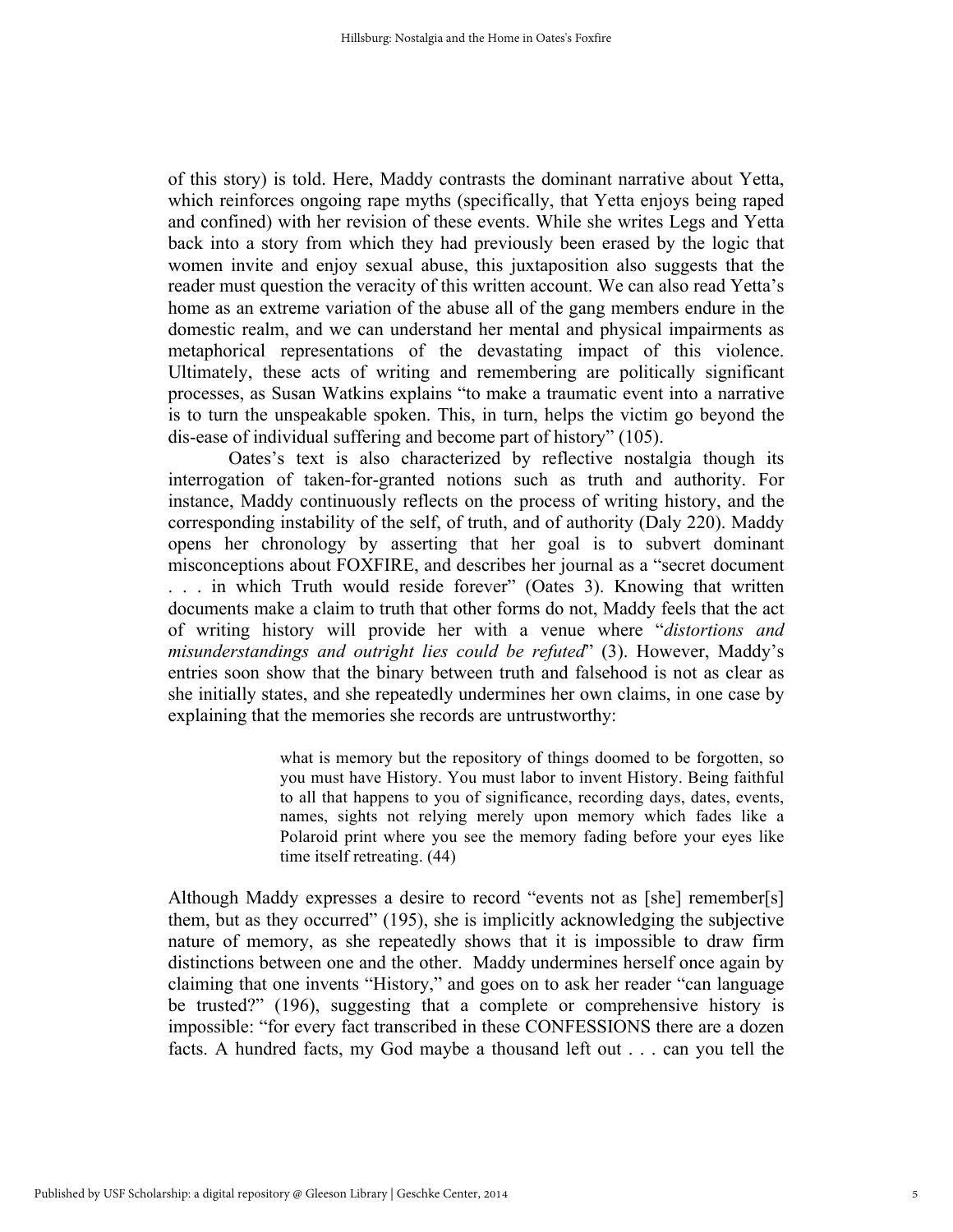truth if it isn't the *entire* truth—and what *is* truth?" (99). Following Boym, this ongoing negotiation of truth is characteristic of reflective nostalgia, and Maddy calls this process of naming truth only to disrupt it "the *paradox of chronology*" or, "being made to know that no thing can have happened without another thing preceding it and another preceding *that* to the very beginning of Time" (196). Here, Maddy's recollections are necessarily informed by her experiences, and she interprets each new event in light of those that came before. As she continues to grow and change, her recollections will follow suit. Like Boym's concept of reflective nostalgia, which is grounded in an ever-changing truth, Maddy's *paradox of chronology* does not seek to establish a single true plot (or establish events "as they happened") as she initially claims, but rather allows her to explore and juxtapose different perspectives.

Maddy's narrative style is not only dialectical because she puts the past in conversation with the present, it also brings dominant beliefs about gender-based violence into a dialectic with FOXFIRE's opposing and collective viewpoint, thus allowing the girl gang to write themselves into history, particularly when dominant perspectives elide their experiences. For example, FOXFIRE designates men and adults as its primary enemies, as these groups are largely responsible for the misconceptions that circulate in Hammond about the gang. It initially appears that the distinctions between friend and foe are informed by age and sex. However, it is soon clear that other markers of identity, such as class, are the grounds upon which these lines are drawn. For example, when the girls are arrested for stealing a car, Maddy reflects "Lowertown girls, especially living around Fairfax Avenue, down by the river, you can bet we were arrested" (166). In this case, as poor young women, they are subject to police surveillance, and are punished for their crimes, whereas their affluent peers might have more freedom. This trend becomes clear if we explore Maddy's re-telling of the car theft in more detail. For example, in the wake of this theft, animosity towards FOXFIRE becomes widespread in Hammond, and the dominant discourse surrounding FOXFIRE frames the girls as a threatening group of delinquents, which erases the reasons why the girls banded together in the first place. Maddy has grown so accustomed to this trend that she groups her readers with FOXFIRE's enemies, and addresses them as follows: "you safe and snug and self-righteous thinking *juvenile delinquents—gang girls—little bitches—*right? Yeah I don't blame you. That's how most people in Hammond were thinking" (129). This public perception stands in stark contrast with the girls' self-perception, as they feel that FOXFIRE is a necessity that protects them from gender-based violence (8). However, as young women living in an economically deprived area, the girls lack the social capital to self-define as anything other than a public menace.

This is made clear on the day Legs is sentenced for the theft. During her hearing, Legs's father Abe testifies against her. Despite his general absence from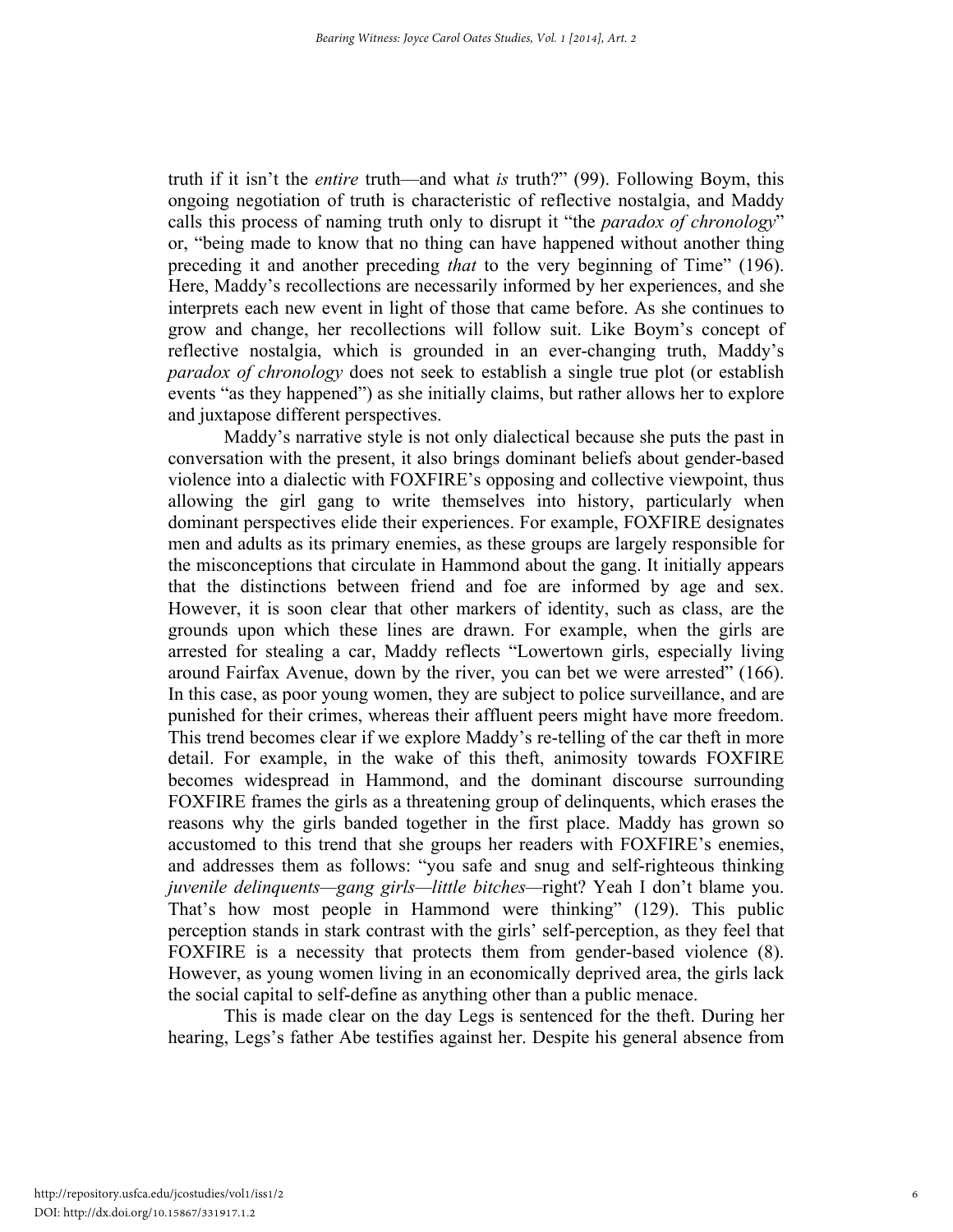Legs's life, Abe tells the judge that he can no longer control his daughter, and attributes her actions to her mother's absence. When the judge asks if Legs is promiscuous, Abe only "stared at his shoes like he couldn't bring himself to answer" (133). Maddy angrily writes that Abe has a "reputation everywhere in Lowertown for his bad temper, his crazy-quick temper, propensity for fighting, drinking, drinking, drinking and problems with women and employers" (132). Despite his reputation, the judge interprets Abe's silence as an admission of his daughter's promiscuity, and Maddy recalls the absurdity of Legs, who abhors all men, being cast as promiscuous (133). In this case, the circumstances that have led to Legs's alienation from her father such as his addiction, his violent temper, and ongoing abuse are obscured by the familiar discourse of unruly and promiscuous young women deployed by Abe, and legitimized by the court's decision to convict Legs and send her to Red Bank Correctional Institute (132). The justice system proves to be a powerful site in the production of truth, particularly as it affirms the notion that women's sexualities are the property of men, legitimizing the surveillance of young women through the logic of promiscuity. Maddy recalls that *The Hammond Chronicle* reported the incident within the parameters of a special report on the growing problem of outlaw gangs in public schools (130). Maddy ultimately returns to this memory later in her chronology to recall her disgust with one editorial describing FOXFIRE "like we were part of some older guys' gang, actual criminals, car thieves or something" (166). In this case, not only does the discourse of promiscuous young women erase the violence that leads the girls to join FOXFIRE, the notion that FOXFIRE is an autonomous gang is also incompatible with dominant scripts of gangs being male-centered. Maddy's use of reflective nostalgia foregrounds the reality that the trial, the legal framework of incorrigible young women, and newspaper coverage of the theft reduce FOXFIRE to the sexual auxiliaries of male gangs. However, through her multifaceted narrative, Maddy mines through the past and sheds light on the details that led to the theft and Legs's subsequent sentencing, inserting their experiences and perceptions into a history from which they have largely been excluded by written documents, such as newspapers, that make a claim to truth.

Through reflective nostalgia, Maddy recalls the trial as well as news reports covering these legal procedures, and contrasts them with Legs's lived reality that was not addressed in court. The political utility of this process is striking, as it allows the girls to distinguish between allies and enemies for the purpose of self-preservation. However, Maddy once again undermines her credibility and her memories denote a refusal to acknowledge the reality that theft is, in fact, illegal. Rather, she and Legs justify the incident as "just riding" in the stolen car (131). However, we can also understand this refusal as an act of agency, as Maddy is choosing how to deploy her memories, and uses them to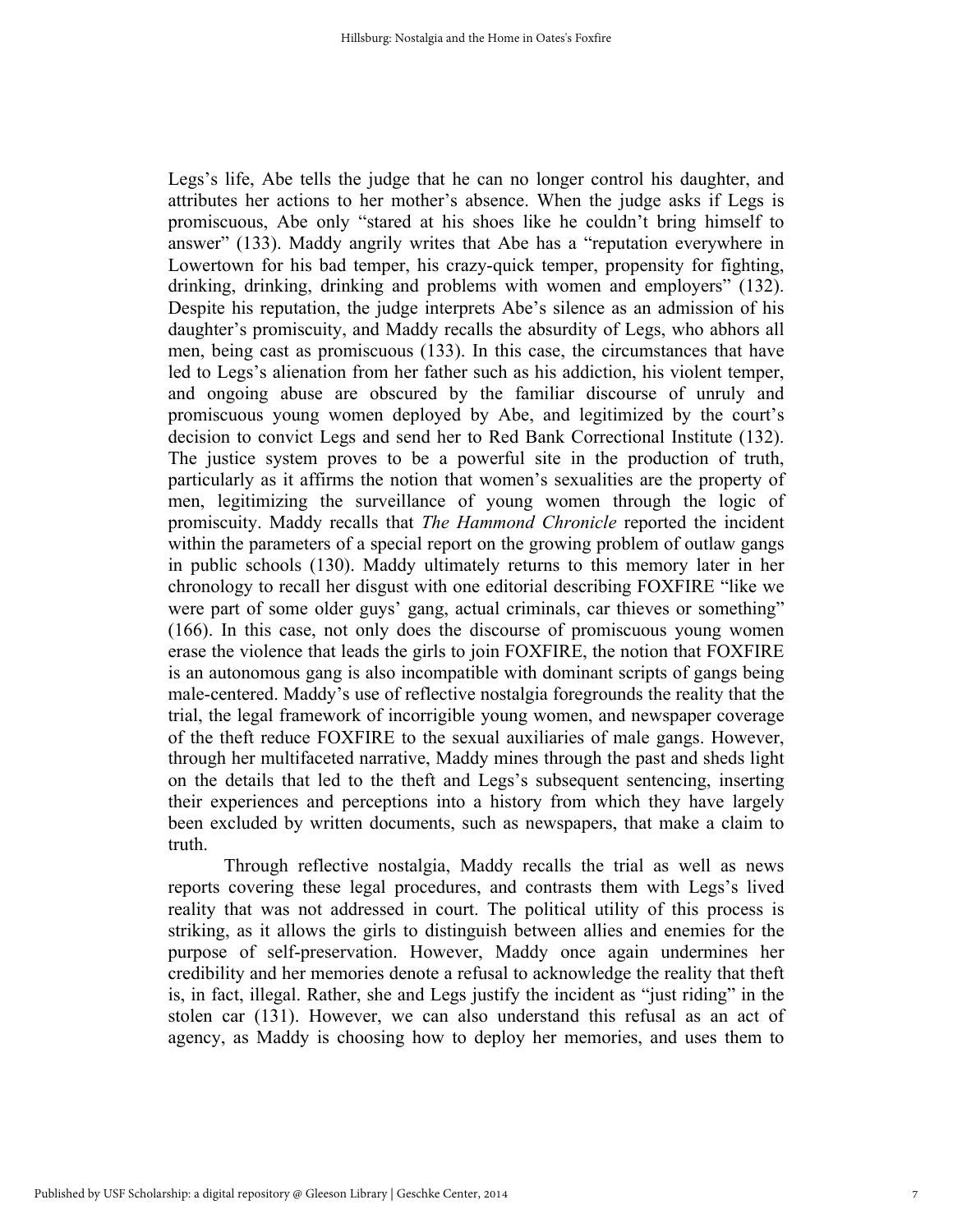foreground the circumstances, including sex and class, that allow FOXFIRE to be coded as criminal while allowing those she designates as enemies, such as Legs's father, considerably more freedom. Although Maddy appears to continually undermine her claims that FOXFIRE is not a criminal gang (particularly as car theft is a serious offense), reflective nostalgia allows her to contrast the prevailing narratives about FOXFIRE with the gang's counter narrative, illustrating that neither is entirely accurate.

#### **Dialogical Memories and Foregrounding Anger**

*Foxfire*'s nostalgic narrative pattern also allows Maddy to create an alternative narrative about Legs's anger, which is largely erased by the stereotypes mapped above. Maddy foregrounds Legs's anger through her dialogical narrative, and links it to the violence the girls suffer which would otherwise remain un-discussed. A significant example of this trend is when Maddy deploys reflective nostalgia to link Legs's anger to the gender-based abuse that marks Rita "Red" O'Hagan's childhood. Maddy writes about one particularly horrific incident, where Rita's two youngest brothers lure her to a clubhouse belonging to an adolescent gang; "captive there, Rita O'Hagan, twelve years old, was the object of certain acts performed upon her, or to her, or with her, for most of a long August afternoon" (25). This abuse is continuously normalized or ignored through the logic that by virtue of her beauty, her age, and her naïveté, Rita brings this violence upon herself. This abuse is also symptomatic of a broader social pattern in Hammond, as Maddy recalls, "to girls and women in the area, it was a time of violence against girls and women but we didn't have the language to talk about it then" (100). This violence is so pervasive, and is normalized to the extent that Maddy adheres to the dominant logic that women are complicit in sexual violence, and she views Rita, who is now molested by her teacher, with "disdain and contempt and even loathing . . . these things don't just happen to you, you let them happen" (26). As the feminist mouthpiece for the gang, Legs angrily chastises her friends for believing Rita participates in this abuse, telling them: "When that sonuvabitch picks on Rita you better tell yourself he's picking on you 'cause the fucker sure *would* if he *could*" and goes on to blame her gang-mates for letting the abuse happen because they knew about the assaults but did nothing to stop them. Legs's telling of an alternative truth allows Maddy to connect Legs's longstanding anger to the unrelenting threat of violence women in Hammond face, and she soon thinks "right away I could see the logic of that, so clear and so final it about took my breath away" (46). In this case, Maddy uses reflective nostalgia to revisit the past and to disrupt hegemonic norms, and draws connections between Legs's anger and this continued threat of violence. Maddy thus undermines dominant accounts about Legs that frame her anger as a natural inclination, or as the product of her role as the leader of a girl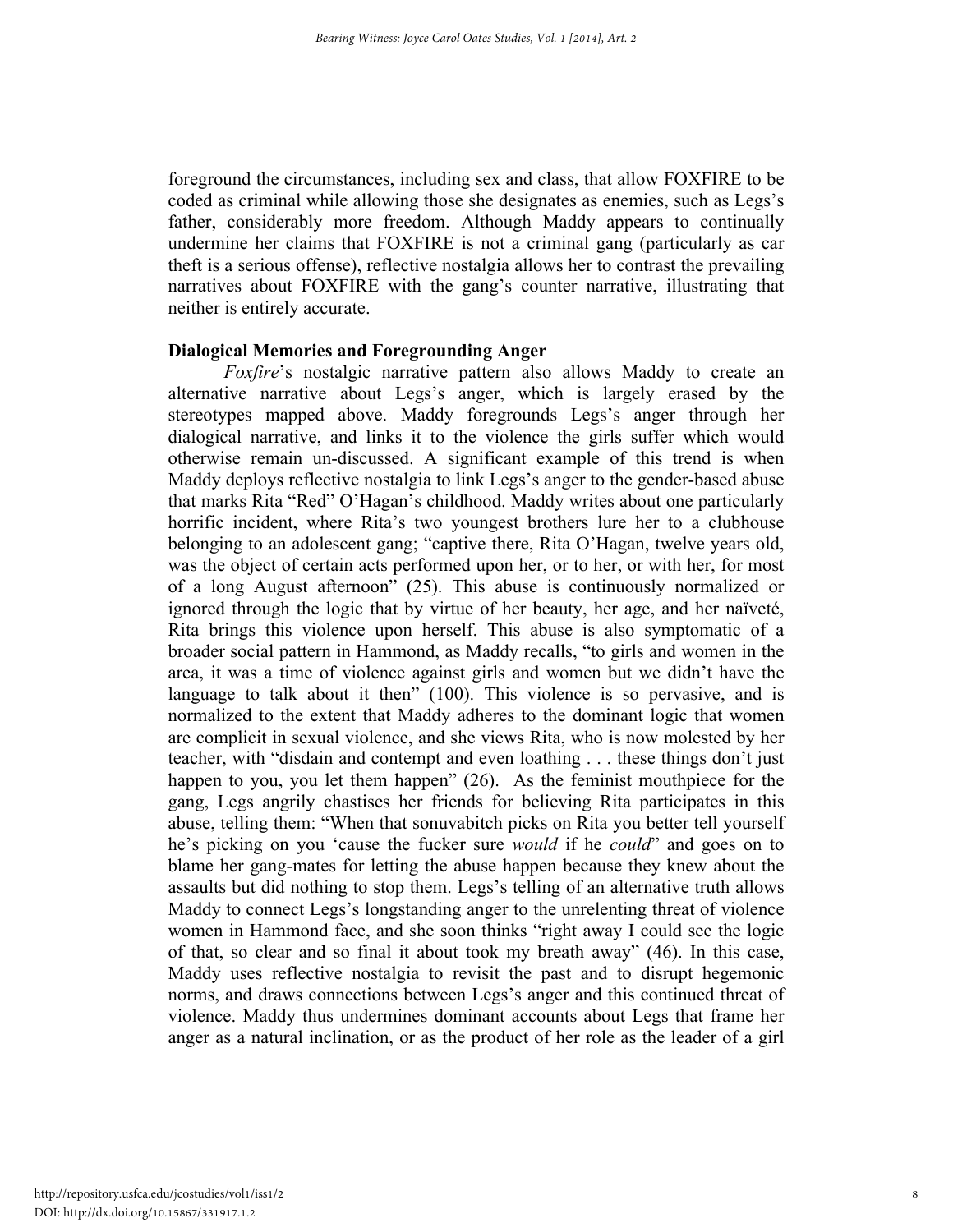gang. In the end, Maddy's recounting of Rita's multiple assaults writes Rita back into a dominant narrative that largely frames her as complicit in (or even soliciting of) the sexual abuse she endures.

The reality that women do not "ask" to be assaulted is harshly reaffirmed to Maddy when her uncle attempts to molest her as she tries to purchase a typewriter from him. Maddy is surprised that she would be vulnerable to sexual assault, telling Legs "but—I'm not Rita," to which Legs replies, "Oh Maddy-Monkey, shit—*we're all Rita*" (71). In this case, as she mines through the past, Maddy connects her own assault to the abuse Rita suffers, as well as to Legs's corresponding anger. Now cognizant that all women are vulnerable to violence, Maddy understands the root of Legs's anger, and is able to look to the various incidents in her past to make broader and more coherent connections between Legs's emotional responses and ongoing violence in Hammond. For instance, Maddy recalls that in the early days of FOXFIRE, Legs would get "worked up" about events that did not directly impact anyone she knew, such as a man who raped and strangled a young nursing student, a man who stabbed his pregnant wife to death, a masked man who killed eights girls and women over the course of fifteen months in upstate New York, and a man who slashed the face, body, and genitalia of a six year old girl to ribbons (100). In effect, Maddy initially thinks of these events as "things you don't want to think about if you're female, say you're a young girl or a woman you're *female* and that isn't going to change, right?" (101). While Maddy did not have the language to name this abuse as a teenager, as an adult, she is able to connect the notion that "we are all Rita" to Legs's being "worked up" or angry to the threat of violence they all face by virtue of being female. In this case, reflective nostalgia allows Maddy's to give voice to the experiences of many of the gang members where they otherwise would not have been recorded. It is important to note, however, that Maddy gives voice to these events once she has undermined her authority as FOXFIRE's official memory keeper. As a result, her use of reflective nostalgia and anger de-stabilize the seemingly neat binary between narrative and counter narrative, creating space for multiple and contradictory recollections of an event or a way of thinking.

#### **Linking Anger to the Home**

Maddy also uses reflective nostalgia to link anger to FOXFIRE's lived experiences of violence that are normally concealed by the closed doors of the domestic realm. Reflective nostalgia is an ideal means to connect anger to the home because the home and nostalgia are inextricably linked: nostalgia literally means homesickness (Wilson 21). John J. Su explains that nostalgia signals the constructed nature of places, as "even the most personal and intimate of places, the home, can function as a site for such explorations" (22). This is significant, as once Maddy is able to use reflective nostalgia to renegotiate the home, she is able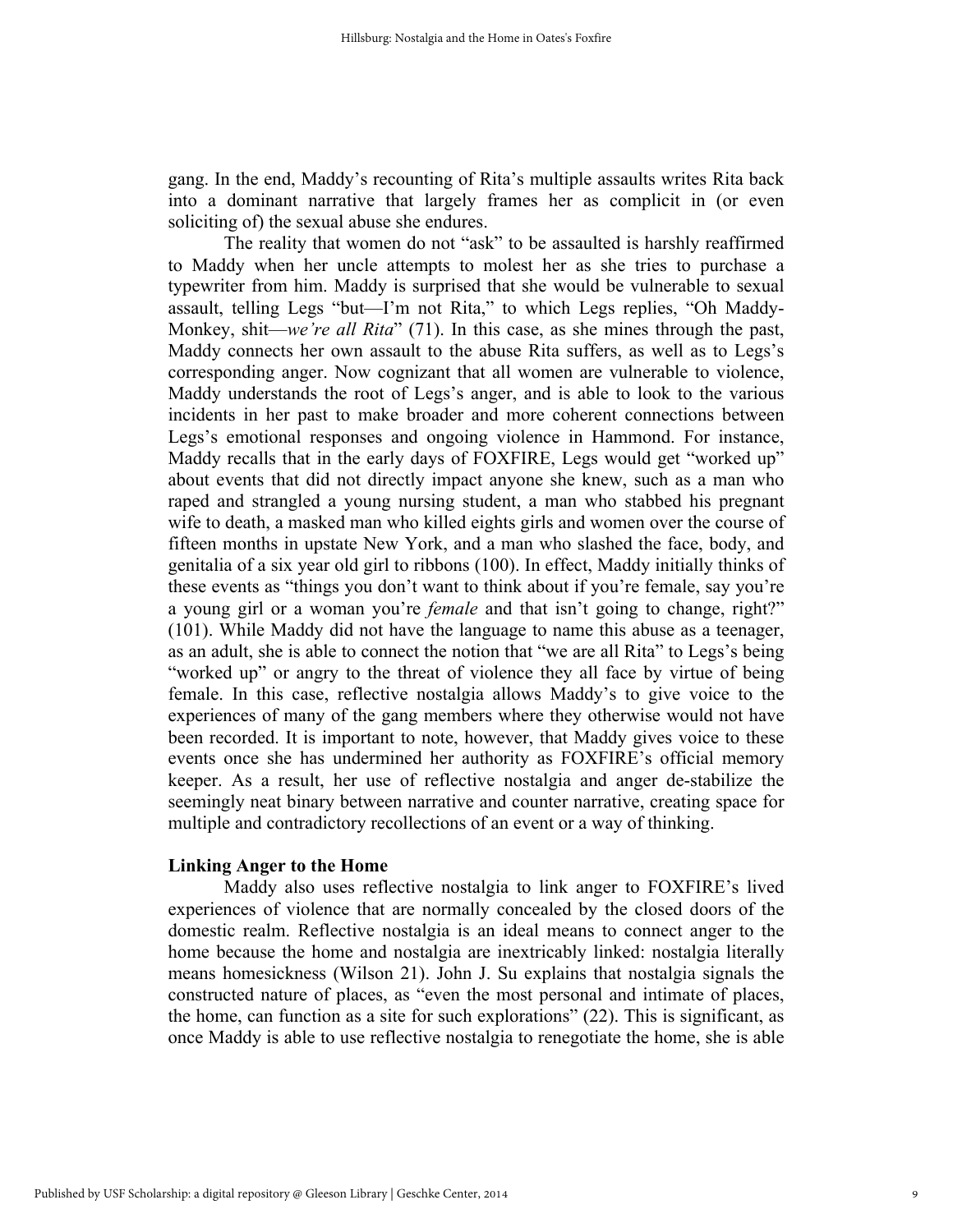to write new stories and histories. This project has important social justice implications, as Biddy Martin and Chandra Mohanty argue that home is often an illusion of coherence and safety that is grounded in the exclusion of specific histories of oppression and struggle (196). In this sense, the ongoing construction of the idyllic home relies on the repeated exclusion of stories that deviate from the domestic ideal, and as discussed above, the silencing of female voices. Capitalism plays an important role in this process, as Duyvendak argues "capitalism in the late 1970s was blamed for trapping women in the home—and profiting from their unpaid 'reproductive' housework—capitalism today is blamed for trapping women (and men) at work and not providing enough time to be at home" (45). Although he rightly shows how the social production of the home is a capitalist project, Duyvendak ultimately ignores the wealth of feminist theory that foregrounds the interplay of race and class that are integral to the myth of domesticity. The idyllic middle class home of the 1970s and beyond excludes racialized women and other minorities, and the current conception of the home as a consumer project relies on the labor of marginalized groups around the world. Although the home continues to figure prominently in restorative narratives of place and identity, Su and Boym's analysis indicates that we can participate in nostalgic acts of constructing the home without re-articulating this myth. Specifically, while nostalgia means homesickness, the home that resides at the center of this longing or remembering does not necessarily have to adhere to these idealizations.

The intersections between gender, class, anger, and the hidden violence of the domestic realm figure prominently in *Foxfire.* For members of this girl gang, the home is not in shambles because of the absence of a maternal figure. Rather, the maternal figure is often responsible for abuse that is concealed within the home, or the home is a locus of violence from which the girls try to escape. Maddy recalls her childhood home as a dilapidated house where her mother sporadically appears from a drug-induced trance, displaying the horrific markers of a string of abusive relationships such as a black eye or a broken nose (Oates 58). Maddy eventually witnesses her mother "carried out of their house on a stretcher with the neighbors on the sidewalk staring . . . sobbing whimpering soiling herself like an infant" (101). Now lacking a legal guardian, Maddy lives with her aunt Rose Packer, who launches into regular diatribes against "the pack of notorious bitches sluts juvenile delinquents" (209) that comprise FOXFIRE. Maddy recalls that she paid her aunt every cent she earned as a hotel maid to cover the cost of room and board, which Rose charged her every month because her "mother is such a tramp" (208). In this case, Maddy's memories do not adhere to the narrative of a mother (or ersatz maternal figure) presiding over the domestic space, but rather, home is a temporary dwelling governed by absent, abused, or abusive women.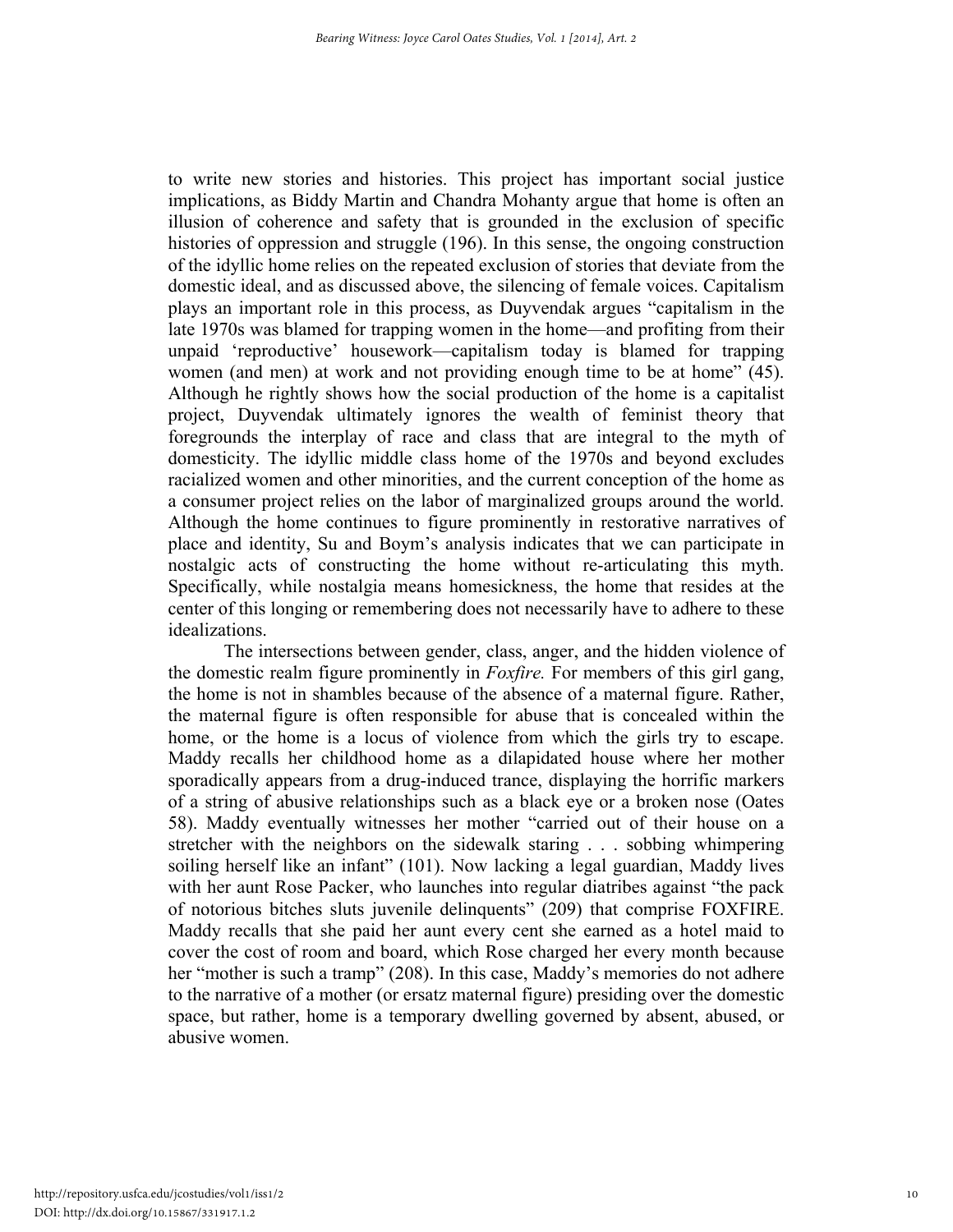Many of the others girls have similarly troubled domestic lives. Maddy writes how Rita's mother responded to her twelve year old daughter's sexual assault:

> [she] screamed at her and slapped her and did not then, or subsequently, inquire of her what had happened that afternoon—whether anything had happened at all. Mrs. O'Hagan's primary concern was that her husband know nothing since Mr. O'Hagan . . . was inclined to melancholic binges of drinking and sporadic acts of violence, most of them domestic, when things troubled him. (26)

Not only does Rita's mother fail to protect her from harm (or even attempt to offer such protection), she perpetuates the notion that Rita brings this abuse upon herself, and punishes her for doing so. However, Maddy's chronology also unearths another hidden reality: Rita is the victim of an intergenerational cycle of abuse, and her mother's reaction must be understood in light of her own struggles with domestic violence. Without Maddy's use of reflective nostalgia to sift through the past in order to commit multiple perspectives to paper, both of these realities would remain untold.

Legs's household also deviates from the idyllic domestic norm, as she shares her home with an abusive alcoholic father rather than a maternal figure. Rather than an idyllic middle class house, Legs's place of residence figures as a

> blurred passage of soiled wall paper, doorways, dim-lit rooms, rug remnants laid upon unpainted floorboards and gauzy curtain panels from Woolworth's or Grant's affixed at the windows with thumbtacks, there was an odor of cooking grease, there was an odor of cigarette smoke. (37)

Through reflective nostalgia, Maddy moves between time and perspectives to foreground the reality that "there wasn't one of us who was not, and had not been for some time, at odds with her family: or what passed for 'family' in our lives" (208). Maddy juxtaposes these descriptions with the purchase of FOXFIRE HOMESTEAD, and once again, she uses reflective nostalgia to connect anger and violence to girls' unstable lives at home. The members of FOXFIRE long to live together "like true blood-sisters . . . free and clear of all Others" (204), and buy a run-down house on the outskirts of Hammond and call it FOXFIRE HOMESTEAD. Legs and Muriel Ovis, her father's pregnant ex-girlfriend, orchestrate the purchase of the house, and as they negotiate the deed, Legs's anger surrounding the abuse they all endure at home becomes clear. Muriel is skeptical that moving into a filthy, ramshackle house is a sound financial decision, and accuses Legs of being "hot headed" "impulsive" and "extreme" (209-210) when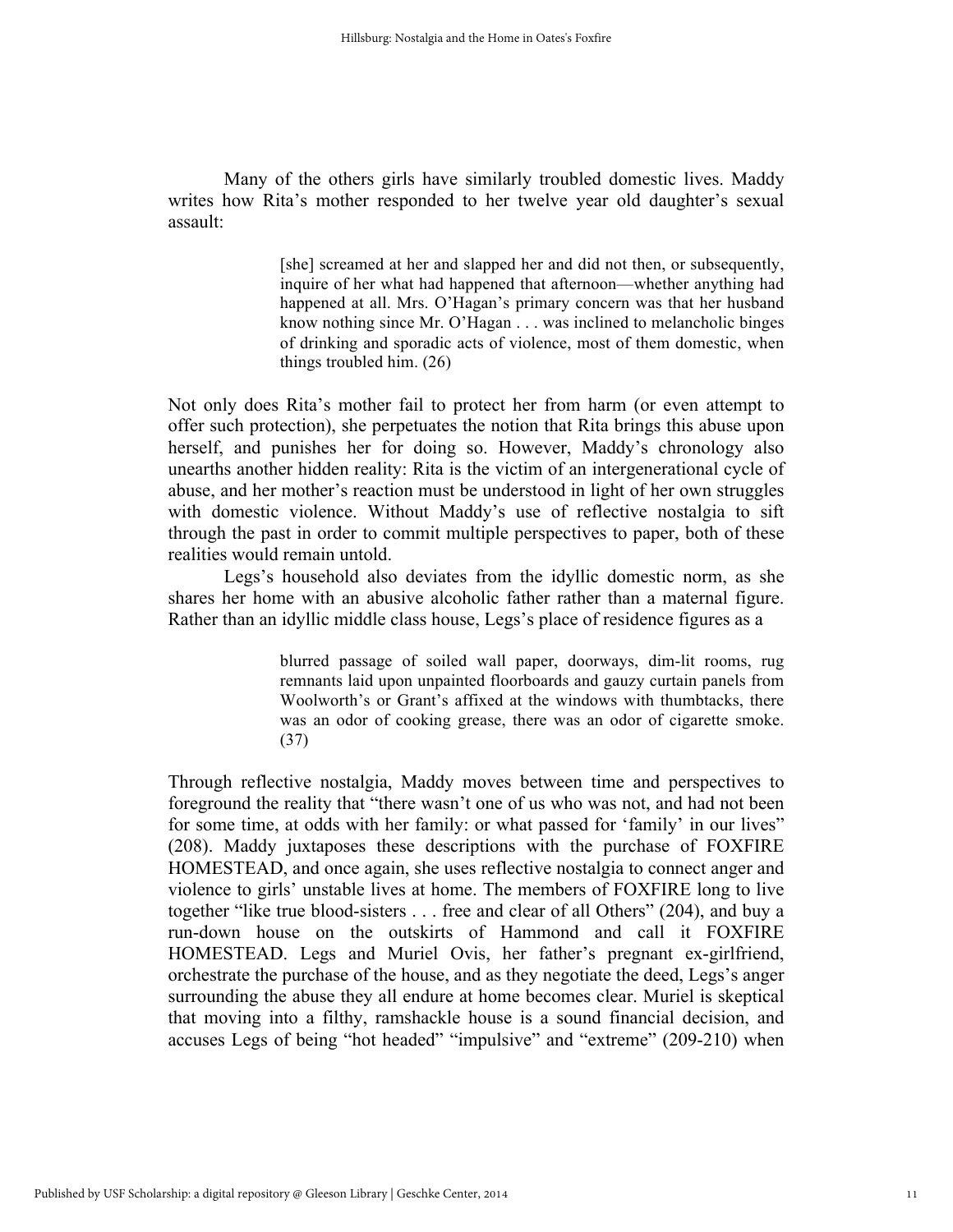Legs refuses to reconsider the purchase. Legs angrily responds that she has been weighing the decision for a long time, and when Muriel demands to know how long, she retorts "all my fucking life, if you want to know" (211). In her narrative, Maddy moves directly between documenting the turmoil of living in Rose Packer's home with this exchange between Legs and Muriel, illustrating that Legs's anger is connected to all of their domestic troubles. However, FOXFIRE's motive for buying a house to live away from their parents is obscured through the dominant media narrative that FOXFIRE HOMESTEAD is a criminal commune (247). Nevertheless, by moving between perspectives and through time, Legs's anger makes it clear that their homes are the locus of alienation and abuse rather than a place of belonging, and that their "criminal commune" is a safe haven for the young women. Jan Duyvendak explores the emotions at work within dominant conceptions of the home, and explains "whether experienced as a haven or heaven, feeling at home is a highly selective emotion: we don't feel at home everywhere, or with everybody. Feeling at home seems to entail including some and excluding many" (36). Following Duyvendak, FOXFIRE renegotiates home as a chosen place of belonging, and family becomes a group of "blood-sisters" rather than a heterosexual nuclear model. Where dominant accounts of FOXFIRE erase the benefits of forming FOXFIRE HOMESTEAD, Maddy's dialectic narration moves between the past and present to re-write an alternative history of the gang. Moreover, like her negotiation of Yetta's story, this re-writing functions as an act of agency: once Maddy has disrupted the notion that "truth" and "history" are possible entities, she is able to write her own version of the past that had previously excluded her viewpoint.

Finally, Maddy also uses reflective nostalgia to connect Legs's anger to FOXFIRE's inability to reproduce the middle-class domestic ideal. Once FOXFIRE takes possession of their house, the girls attempt to replicate what they think is a middle-class American dwelling. They purchase curtains, fabric, furniture, and appliances (212), and Maddy remembers that their beds were "outfitted . . . with nice sheets, real woolen blankets. Even bedspreads" (247). Although the girls have long believed that "the propertied bourgeoisie" are "class enemies" (93; 263), they attempt to adhere to this model of middle-class life. This contradiction is unsurprising, as Coontz explains that the white, middle-class family figures prominently in the creation and articulation of the myth of the idyllic American home. Not only are these families particularly well situated to act as the primary myth-makers in U.S. culture, the media transforms fragments of the white middle-class experience into truths, and into natural ways of organizing kin (6). Given their experiences in abusive homes, and their idealizing of living free from "Others," it is clear that FOXFIRE does not have an alternative to the binary of either idyllic or abusive homes, nor are they immune to the attractive image of the middle-class American dwelling. While they problematize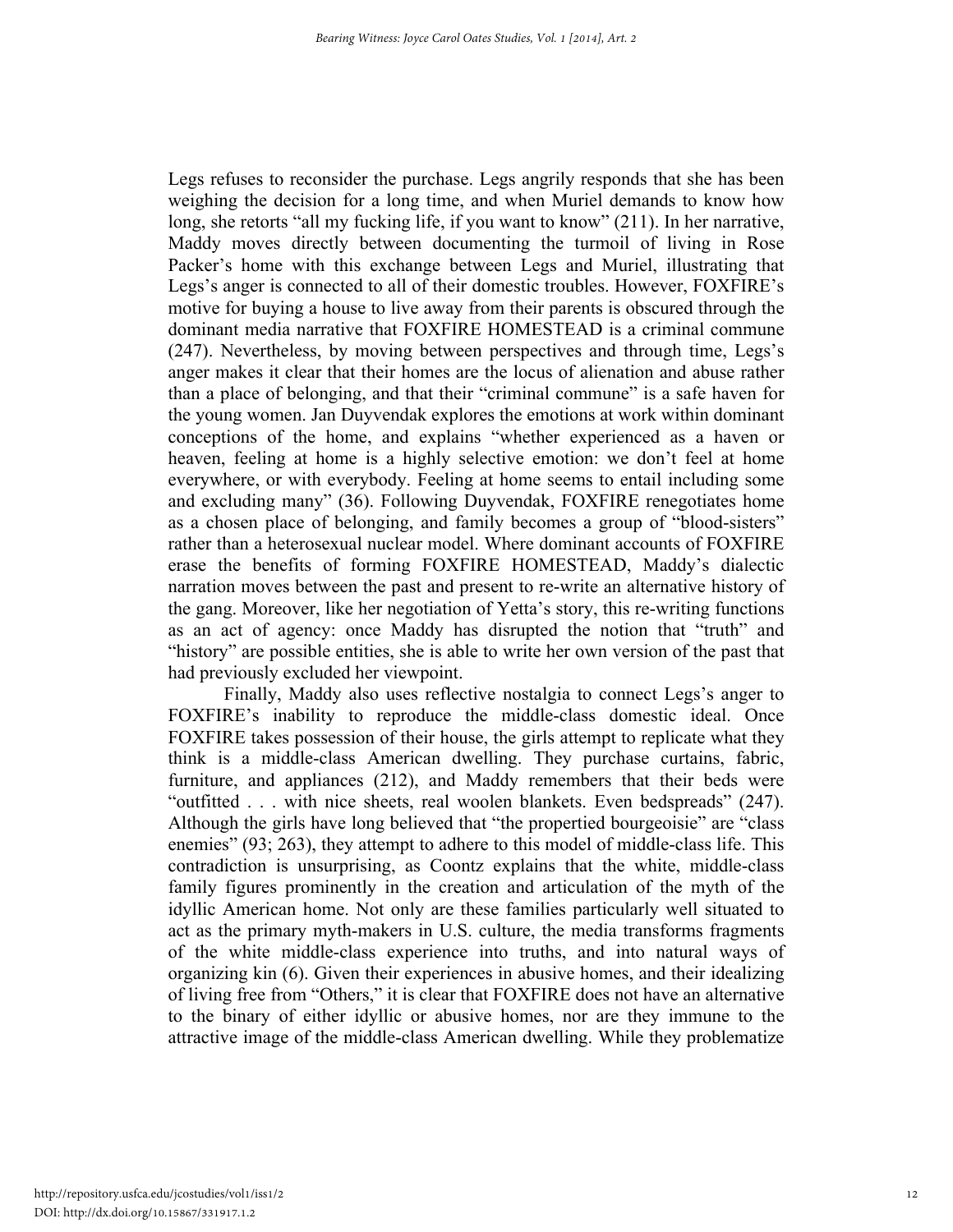this construct by living as sisters rather than as a nuclear family, they police the boundaries of their group by preventing outsiders from crossing the threshold into their domestic space—in one instance, preventing two Black women from joining the gang (Oates 223), a racist exclusion that causes tremendous strife among the gang members.

Despite their efforts to live independently, FOXFIRE cannot maintain their home on the paltry wages the girls can earn legally, and they must resort to stealing to make ends meet. Their collective inability to pay for their expenses foregrounds the reality that they cannot reproduce a middle-class home, and Legs feels intense anger as the result of this knowledge. For example, upon befriending Marianne Kellogg in a plot to kidnap her father, Legs wanders through the Kellogg's enormous home. The contrast between the Kellogg's home and FOXFIRE HOMESTEAD leaves Legs "disoriented for an instant, and overcome with an inexplicable rage. *How the fine handiwork of the poor, the exhaustion and depletion of their souls, slave-labor, wage-slave-labor, ends up ineluctably in the possession of the rich*" (268). Here, Legs makes the connection between the unpaid labor of the poor and the idyllic American home, and not only does her temper flare because FOXFIRE is unable to replicate this model, she is also deeply angry that this model is contingent upon the exploitation of others. Maddy reaffirms these connections as she moves between time and perspectives to contrasts Legs's reaction to the Kelloggs' opulent home with Muriel's financial difficulties after she gave birth to a daughter who needs extensive medical care (224). Maddy explains that as FOXFIRE organizes their finances, Legs feels "a renewed almost white-hot fury at her father Abe: abandoning Muriel and his own baby daughter, the fucker. Already Muriel owes more than two thousand dollars in medical expenses and the end  $\ldots$  isn't in sight" (225). Through the dialectic between past and present, Maddy is not only able to link Legs's anger to the unequal distribution of resources by contrasting the Kellogg's wealth with FOXFIRE's own desperate poverty, she is also able to illustrate that reflective nostalgia can foreground the experiences of marginalized groups for whom the middle-class American home is an impossibility. Maddy uses reflective nostalgia to tell a story that is erased or normalized through the dominant myth of the middle-class American home.

### **Conclusion**

Over the course of this paper, I have argued that reflective nostalgia allows Maddy to interrogate notions such as truth and history. Reflective nostalgia also enables Maddy to draw links between anger, violence, and the home. In the end, reflective nostalgia foregrounds the untenable nature of many taken-forgranted constructs that are central to American cultural mythology, and sets the stage for a telling and re-telling of the past. While I do not claim that the home is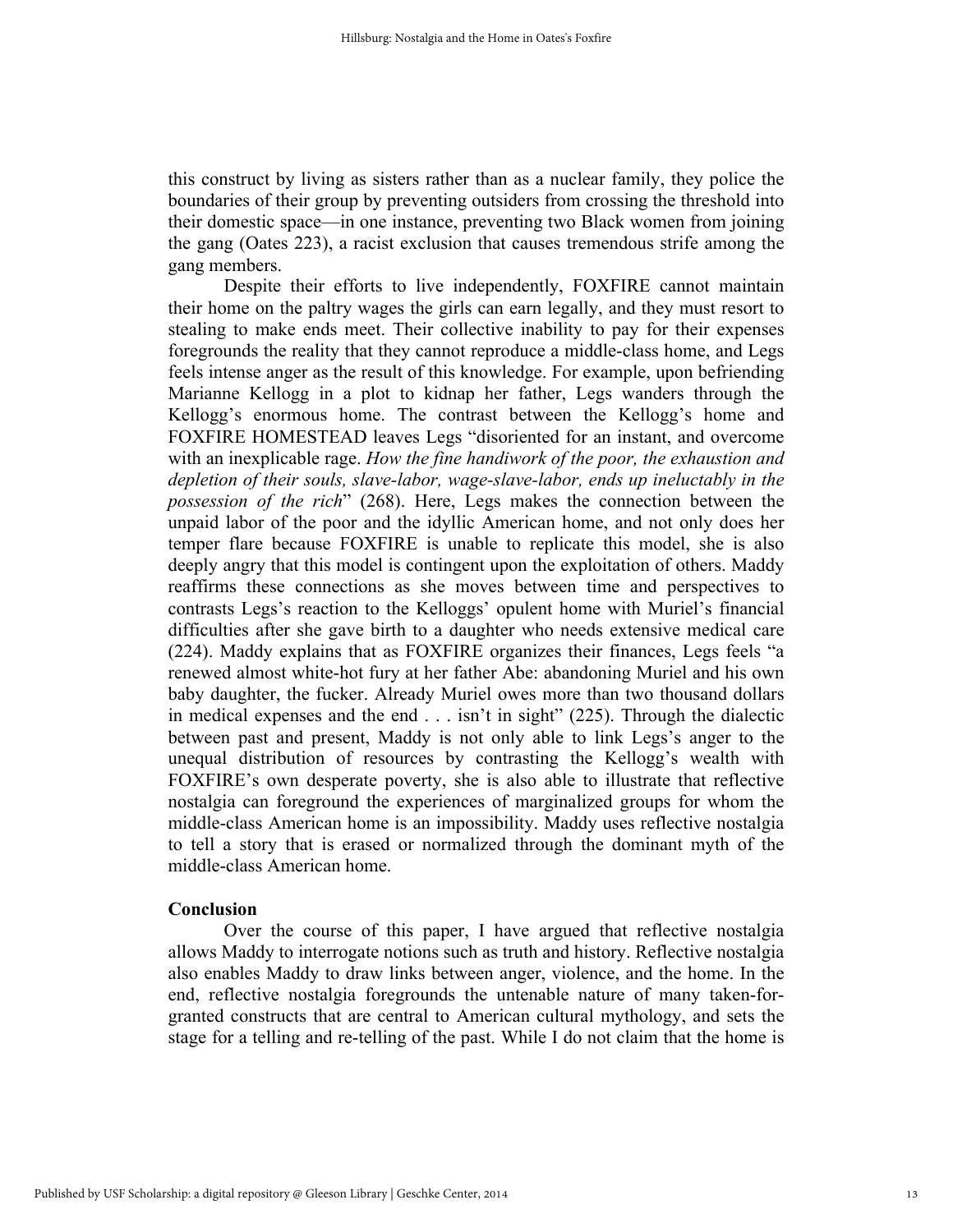necessarily the site of oppression and violence, revisiting these pervasive social constructs, like revisiting truth, history, and anger, creates space for more nuanced discussions of how these function in our daily lives. While I have briefly touched upon the function of anger in *Foxfire*, the broader implications of anger within Oates's work merit in-depth scholarly analysis. For example, Gavin Cologne-Brookes has skillfully mapped the ways popular reviews of *Foxfire* have tended to focus on Oates's angry narrative tone and characters. These reviews disparage Oates's writing style and violent content as shrill, denounce her as complaining, and accuse her of hating men (184). Cologne-Brookes's analysis foregrounds the reality that it is often difficult for women to express anger in public forums such as literature, and raises the question of how literary scholars can explore anger in Oates's work. In the end, Oates's narrative, and the nostalgic elements therein, force readers to interrogate long standing myths about gender-based violence, the home, truth, and history, setting the stage for more nuanced discussions of anger in her prolific body of work.

### WORKS CITED

- Boym, Svetlana. *The Future of Nostalgia.* New York: Basic Books, 2001. Print.
- Cologne-Brookes, Gavin. *Dark Eyes on America: The Novels of Joyce Carol Oates*. Baton Rouge, LA: Louisiana State UP, 2005. Print.
- Coontz, Stephanie. *The Way We Never Were: American Families and the Nostalgia Trap.*  New York: Basic Books, 1992. Print.
- Daly, Brenda. *Lavish Self-Divisions: The Novels of Joyce Carol Oates*. Jackson, MS: U of Mississippi P, 1996. Print.
- Duyvendak, Jan Willem. *The Politics of Home: Belonging and Nostalgia in Western Europe and the United States*. London: Palgrave, 2011. Print. http://dx.doi.org/10.1057/9780230305076
- Greene, Gayle. "Feminist Fiction and the Uses of Memory." *Signs* 16.2 (1991): 290-321. Print. http://dx.doi.org/10.1086/494661
- Martin, Biddy and Chandra Talpade Mohanty. "Feminist Politics: What's Home Got to Do With It?" *Feminist Studies, Critical Studies.* Ed. Teresa de Lauretis. Bloomington: Indiana UP, 1986. 191-212. Print.
- McDermott, Sinead. "Memory, Nostalgia, and Gender in *A Thousand Acres*." *Signs* 28.1 (2002): 389-407. Print. http://dx.doi.org/10.1086/340916
- Oates, Joyce Carol. *Foxfire: Confessions of a Girl Gang*. New York: Plume, 1993. Print.
- Pickering, Michael and Emily Keightley. "The Modalities of Nostalgia." *Current Sociology* 54.6 (2006): 919-41. Print.

http://dx.doi.org/10.1177/0011392106068458

Su, John J. *Ethics and Nostalgia in the Contemporary Novel*. Cambridge: Cambridge UP, 2005. Print. http://dx.doi.org/10.1017/CBO9780511485398